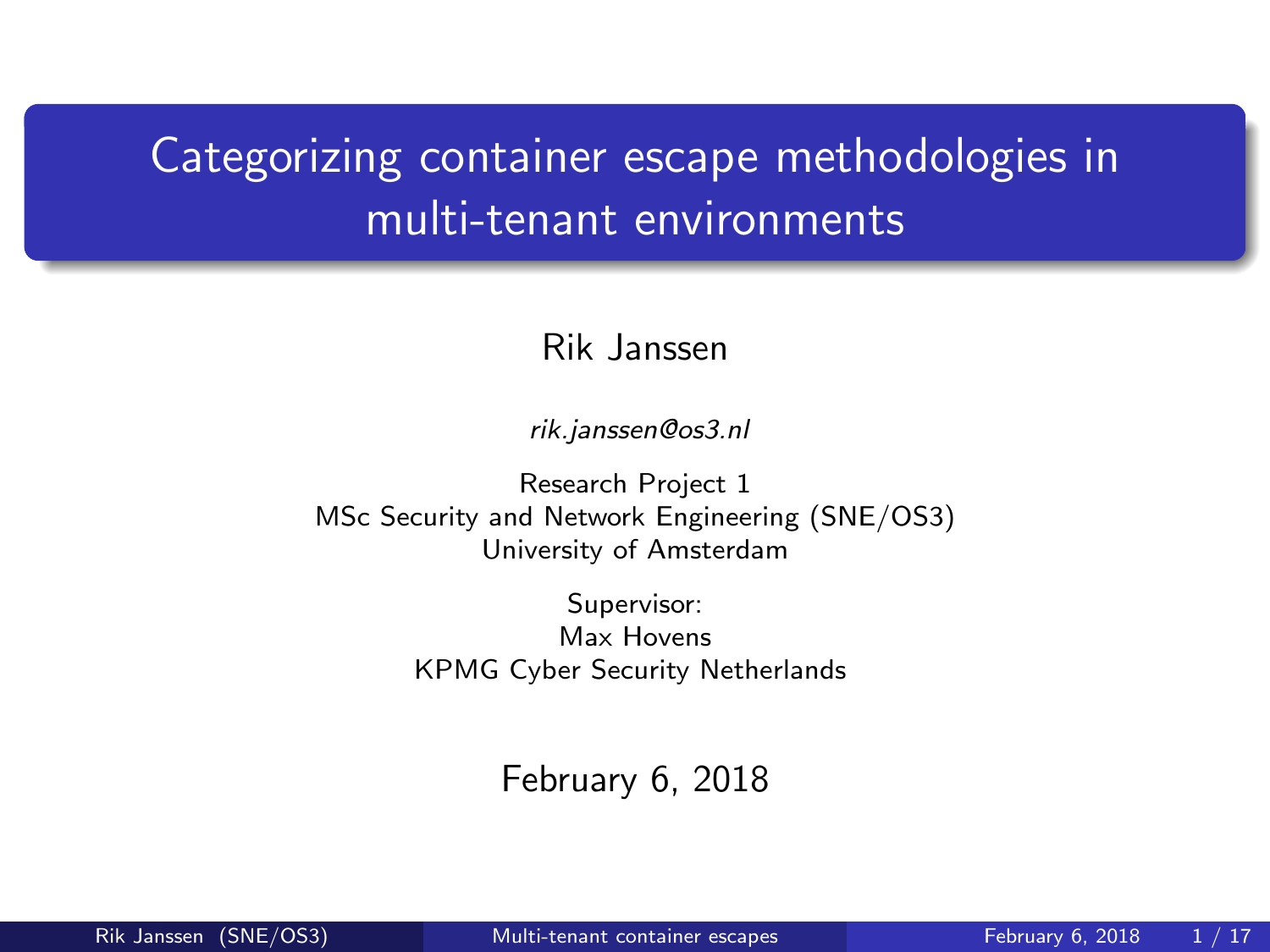#### Operating-system-level virtualization

- Docker, LXC, FreeBSD Jails, etc.
- Container escapes
- **•** Host system takeover
- Data leakage
- **Multi-tenant environments**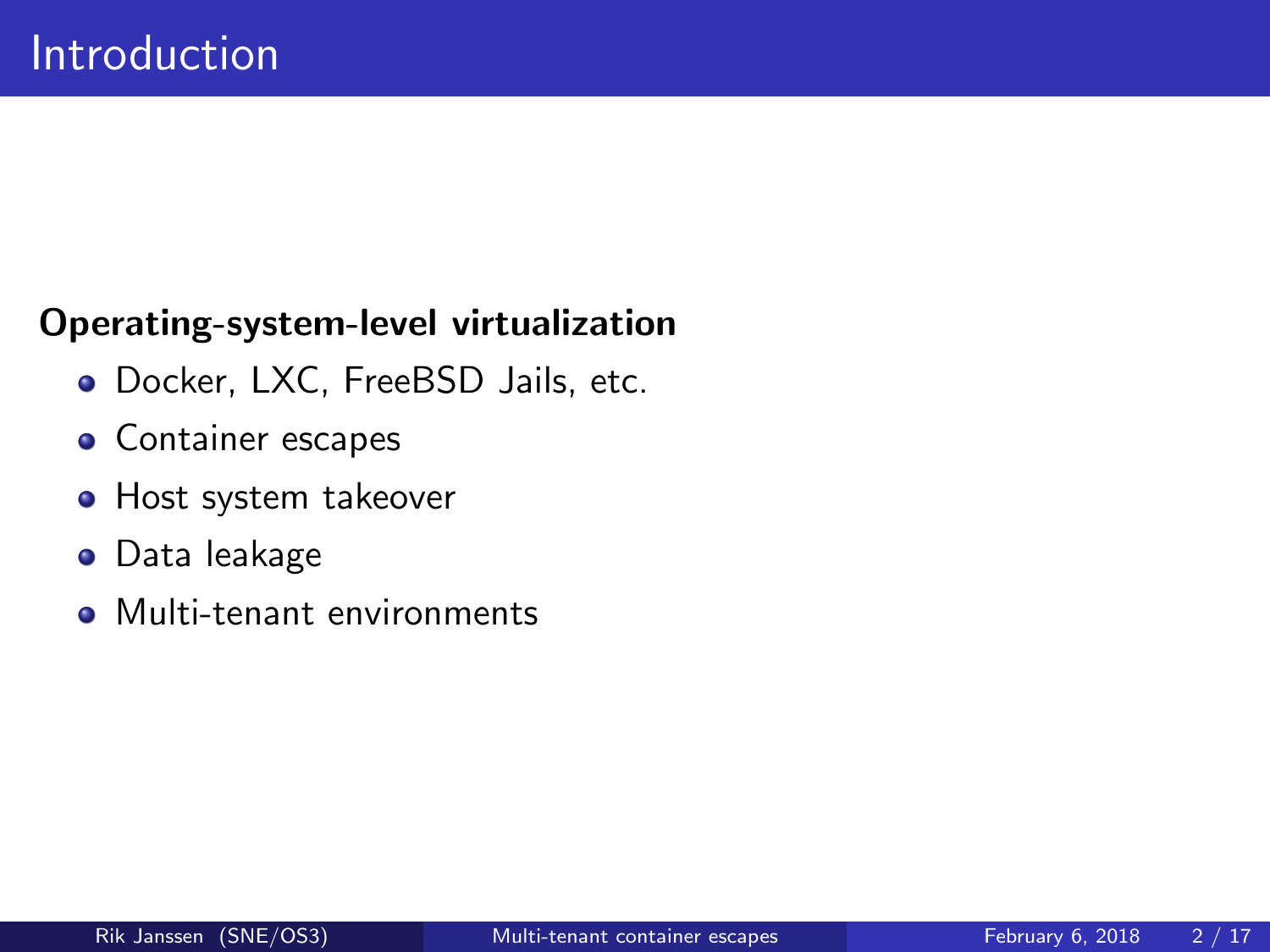# Introduction

### Research Question

**• How to systematically categorize vulnerabilities relating to** multi-tenant environments that make use of operating-system-level virtualization?



Figure 1: Public cloud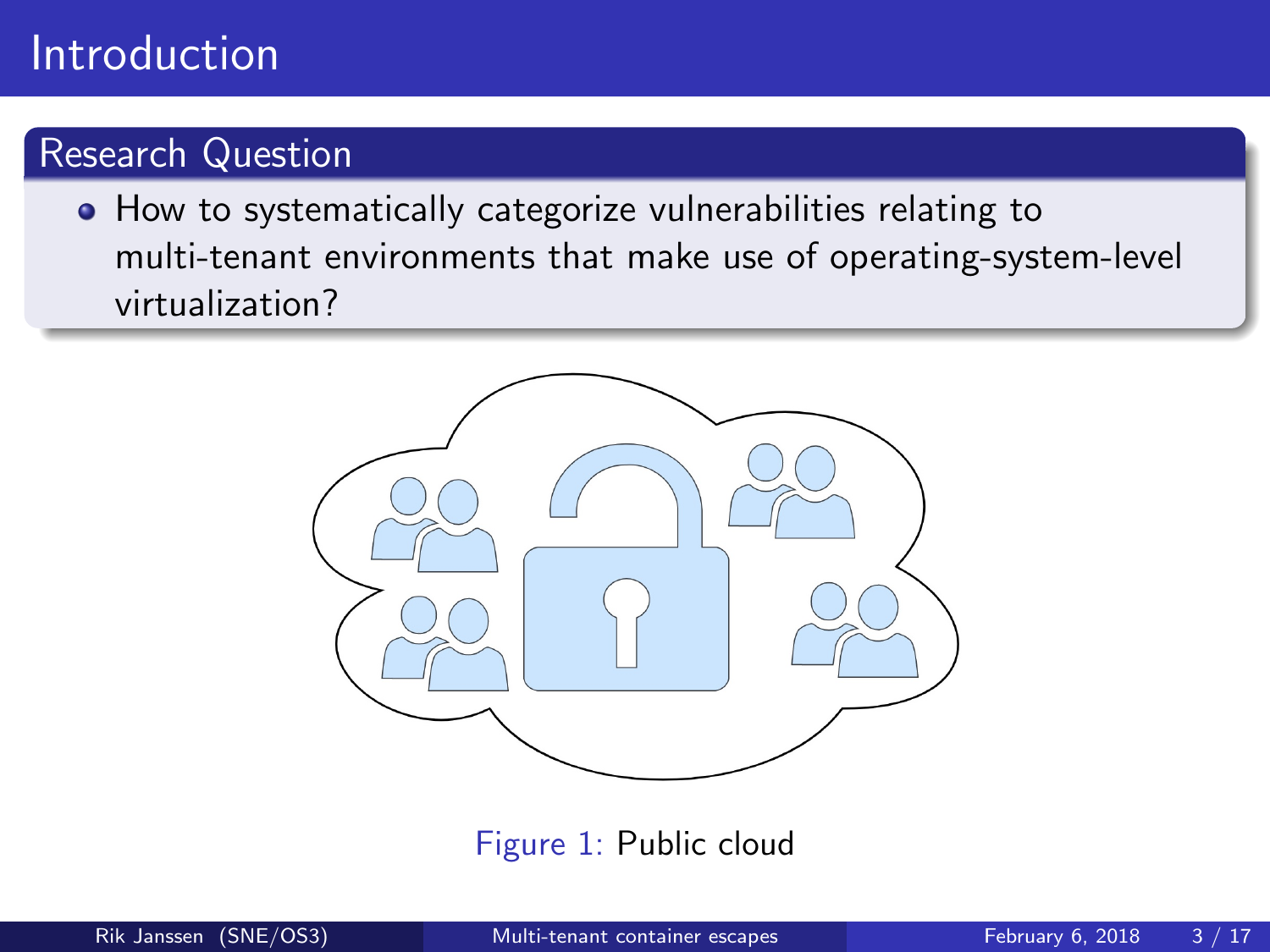### Comparative study [\[1\]](#page-15-0) of OS-level virtualization systems:

- **o** defines attacker model:
- **o** defines security requirements for isolation techniques;
- LXC, FreeBSD Jails, Solaris Zones, etc., but not Docker.

### Later study [\[2\]](#page-15-1) extends on previous study:

- Linux only (Docker);
- evaluates and extends security requirements;
- correlates CVEs to requirements.

#### Both focus on single container host.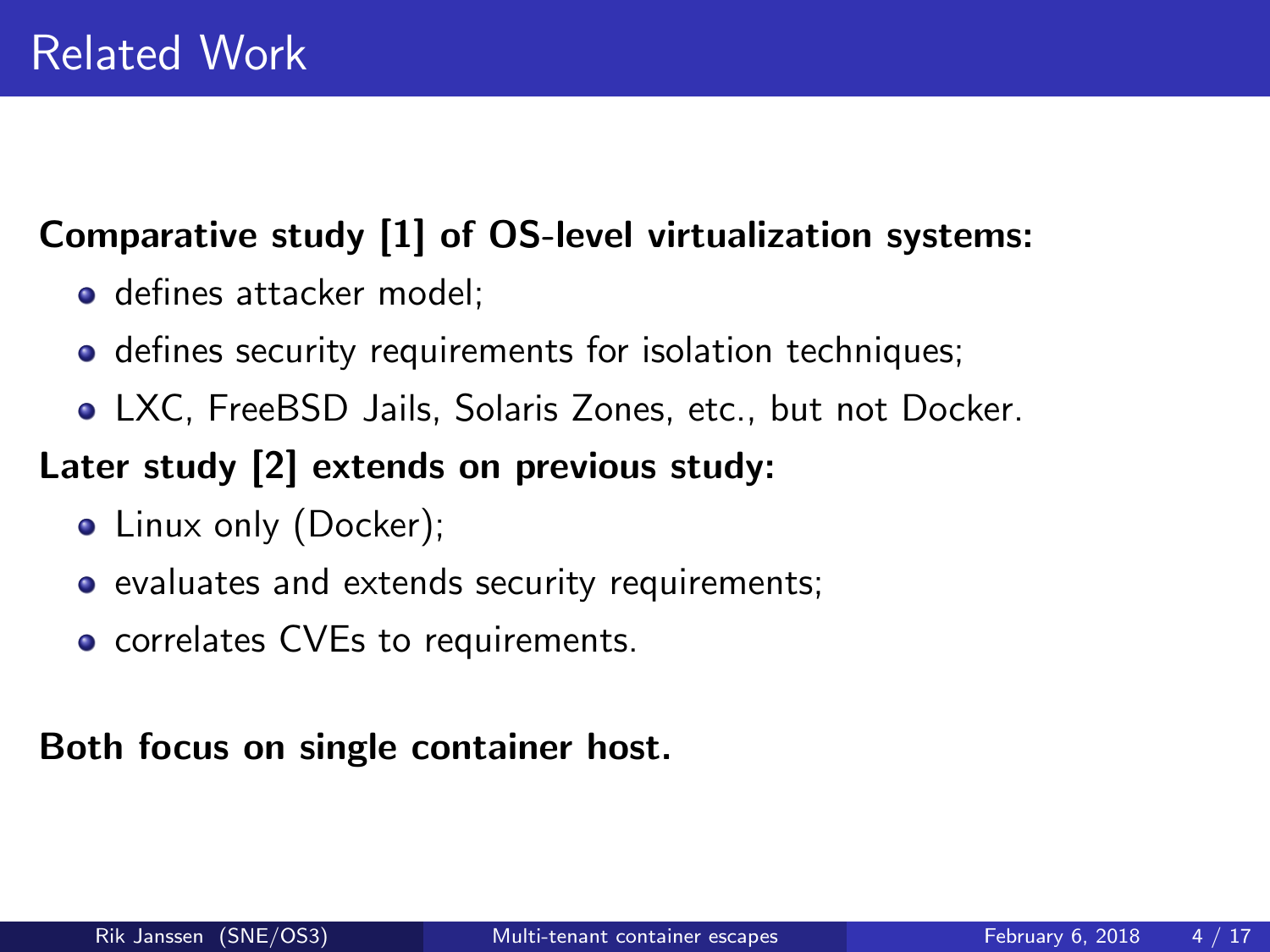#### Literature study

- **o** Linux and Kubernetes
- **•** Breakdown of components
- Mapping CVEs
- **•** Extending requirements
- **•** Affected workloads
- Mitigation techniques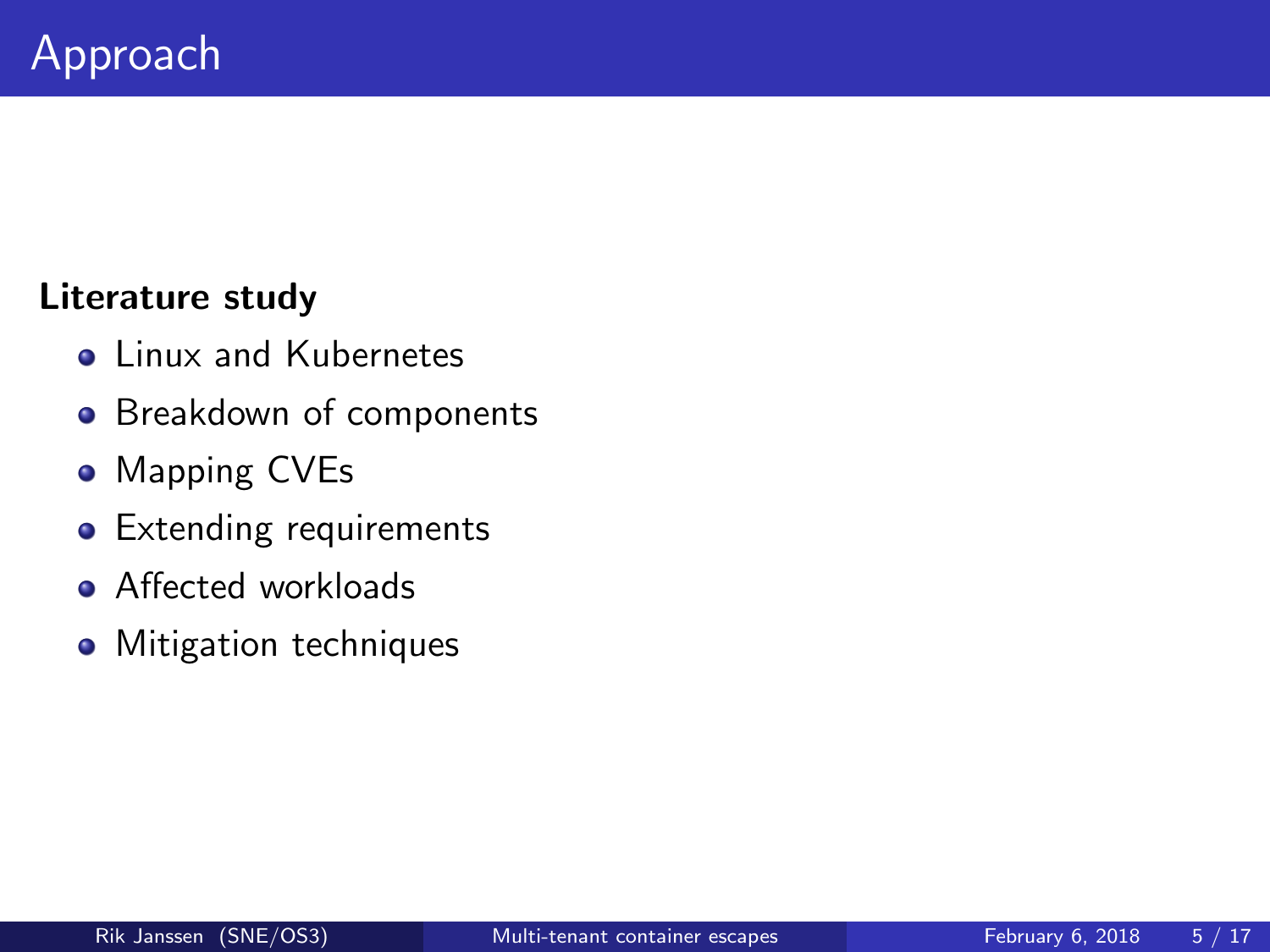# Results - Architecture overview



Figure 2: Cloud Native Computing Foundation (CNCF) Scope [\[3\]](#page-15-2)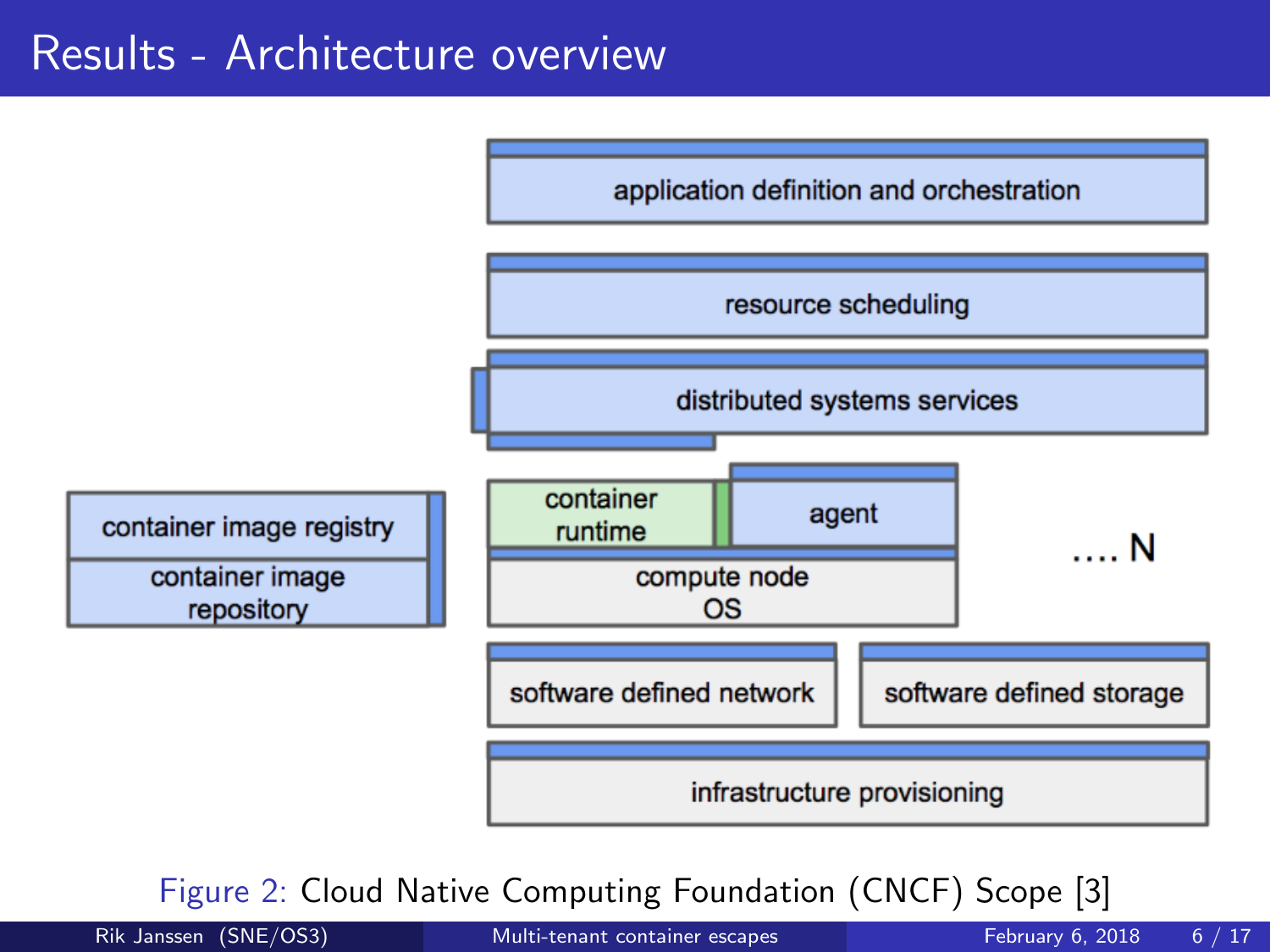# Results - Architecture overview



Figure 3: Kubernetes [\[4\]](#page-15-3)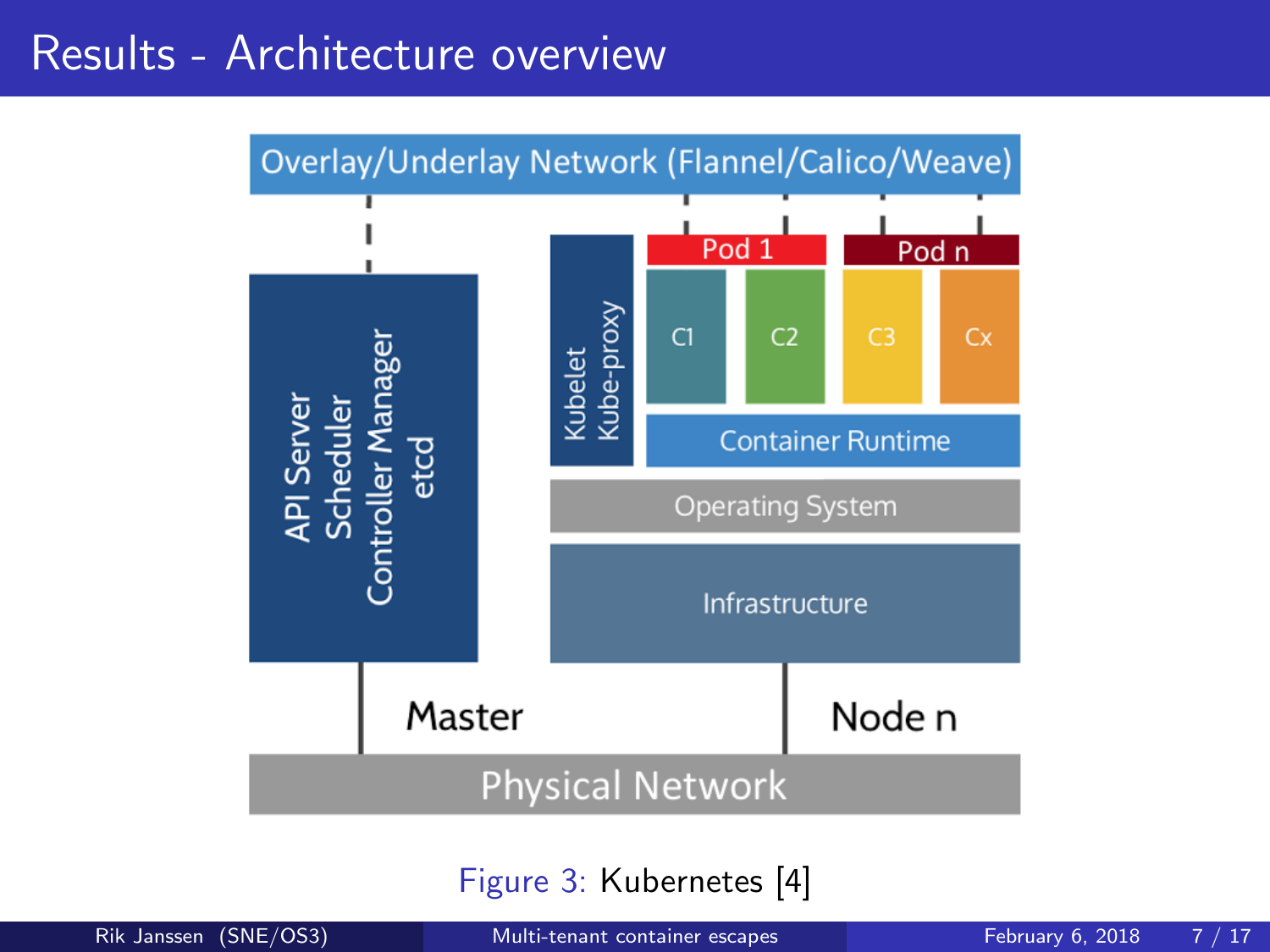Hardened application

User namespace w/o caps

Mount protections

Minimal container distro

Syscall Filtering w/ seccomp-bpf

Linux kernel with grsecurity $+$ pax

HYPERVISOR/HARDWARE

Figure 4: NCC Group's security model [\[5\]](#page-16-1)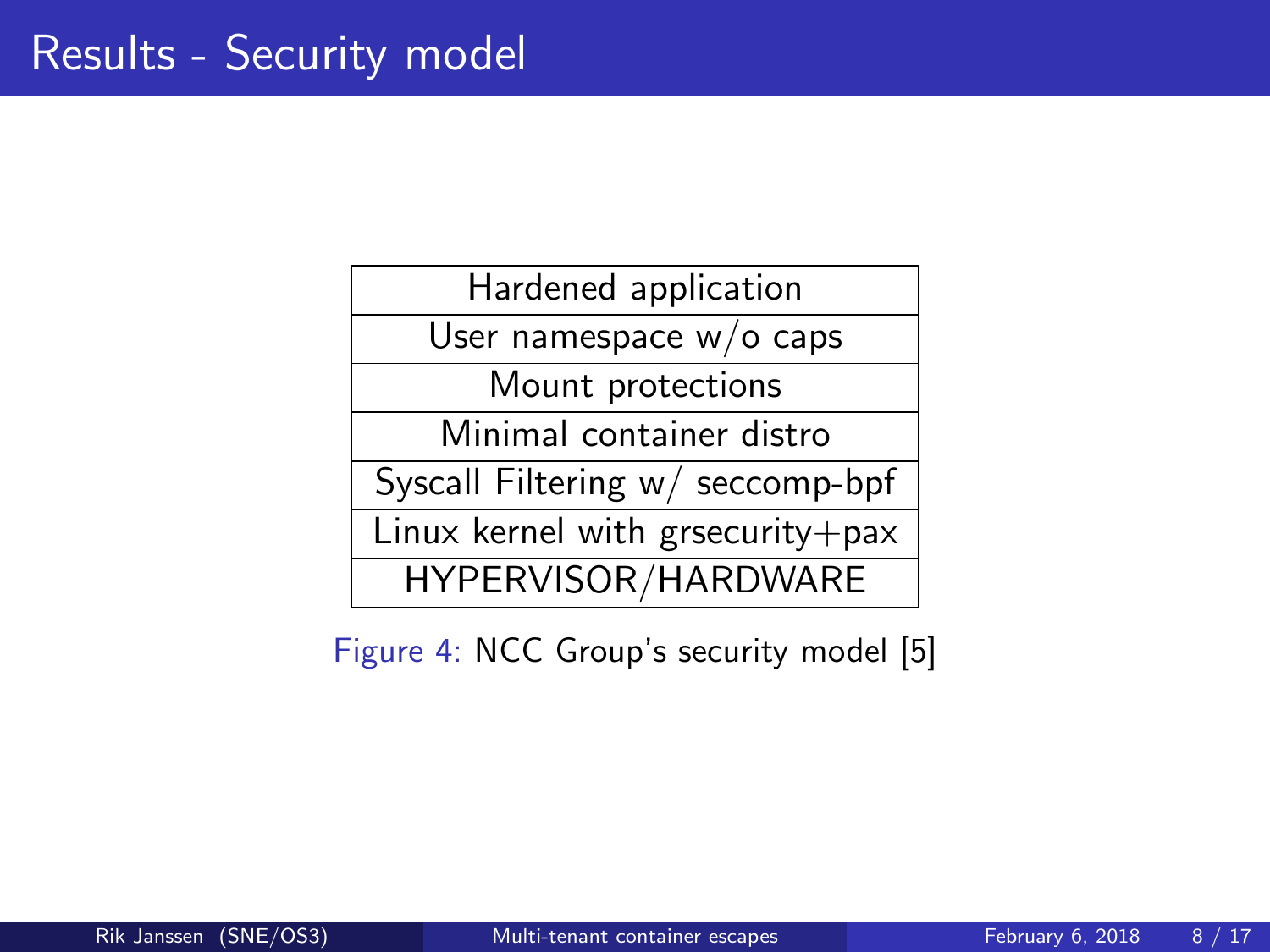

Figure 5: Static linking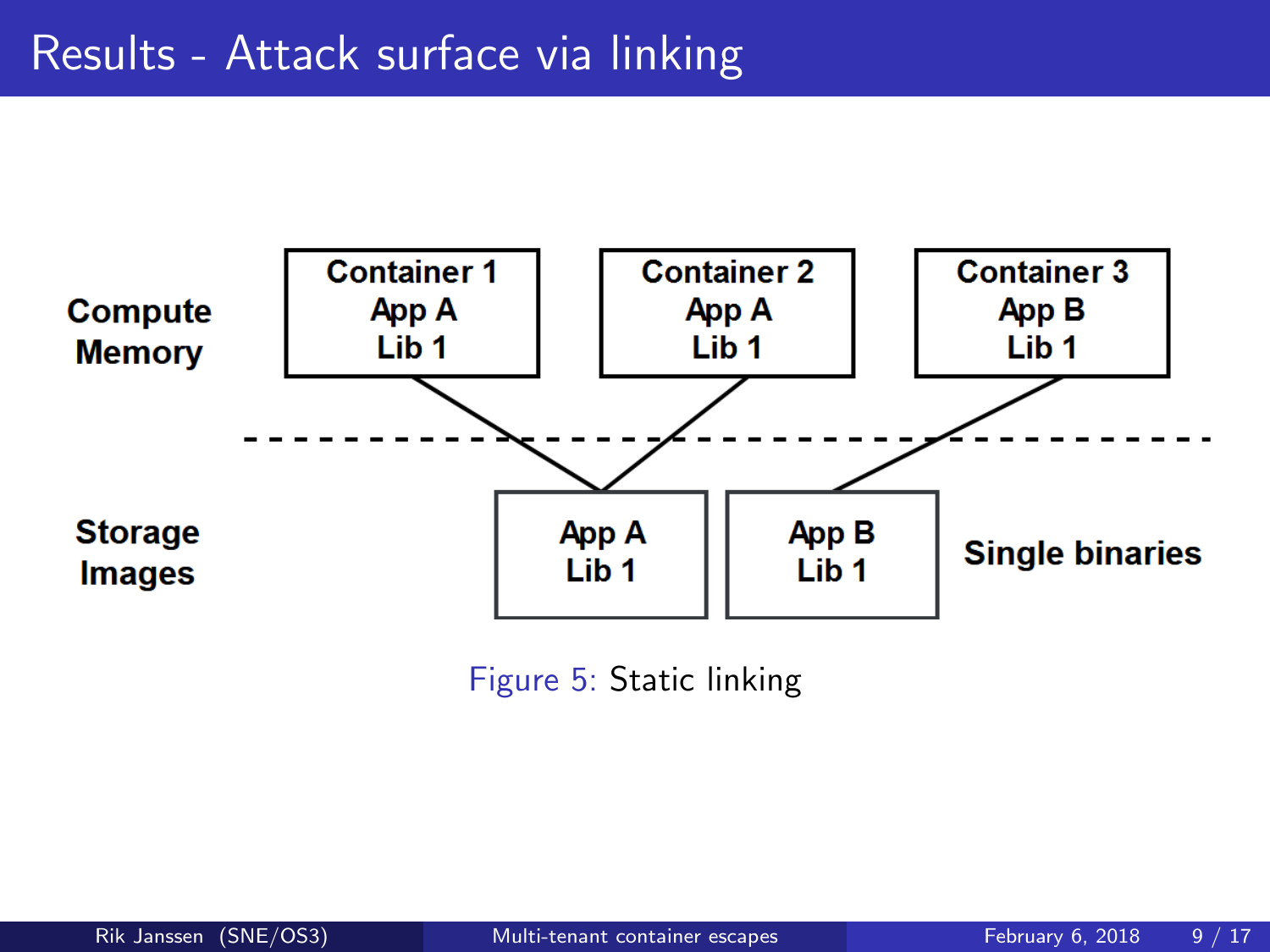# Discussion - Attack surface via linking



Figure 6: Dynamic linking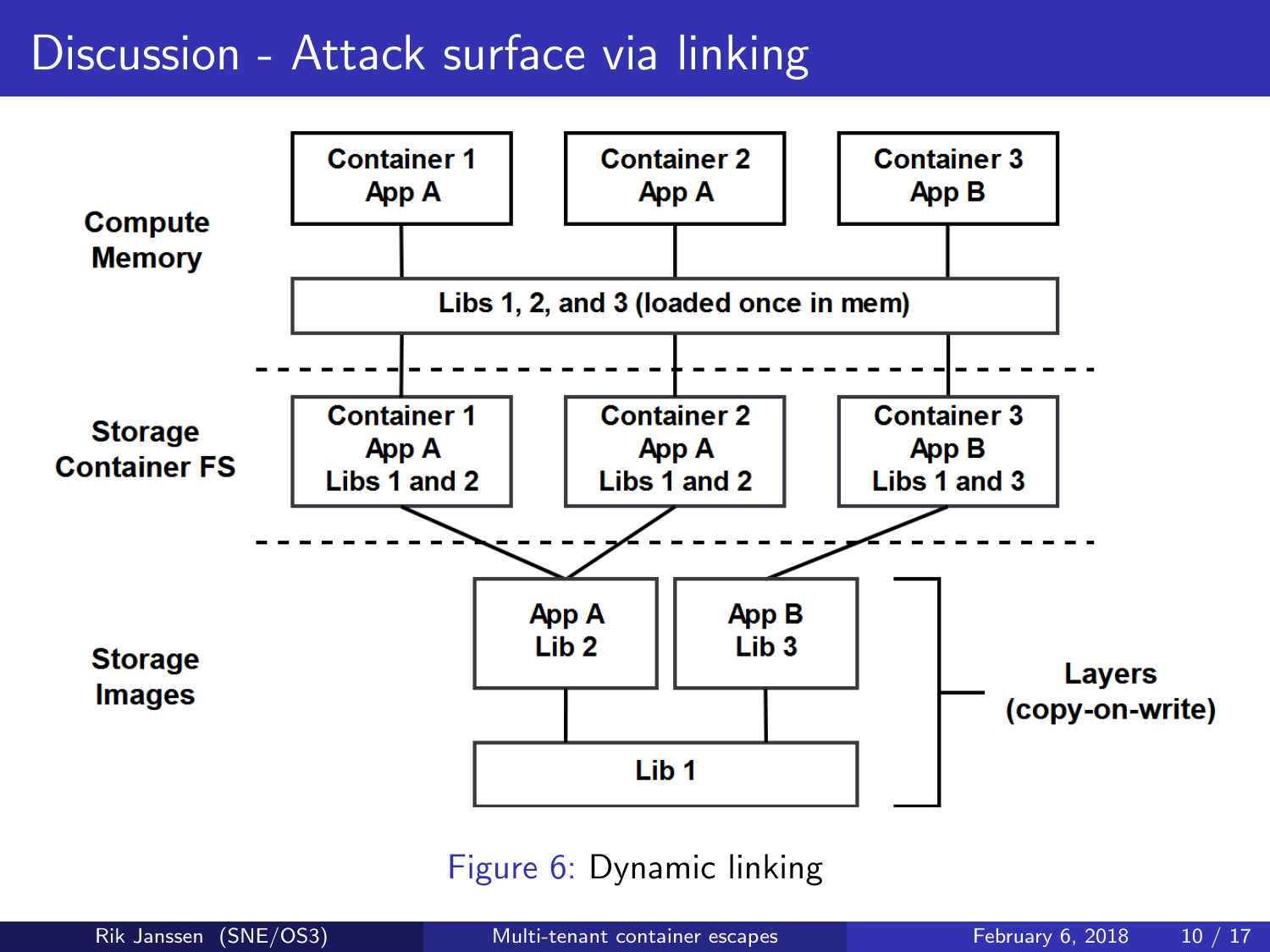### **Etcd**

- **•** Distributed key-value store
- Single source of configuration truth
- Authorization Modules (e.g. 'ABAC')
- One CVE found (CVE-2015-5305)

### **OpenShift**

- Red Hat
- Integrated platform (Atomic  $OS + Docker + Kubernetes)$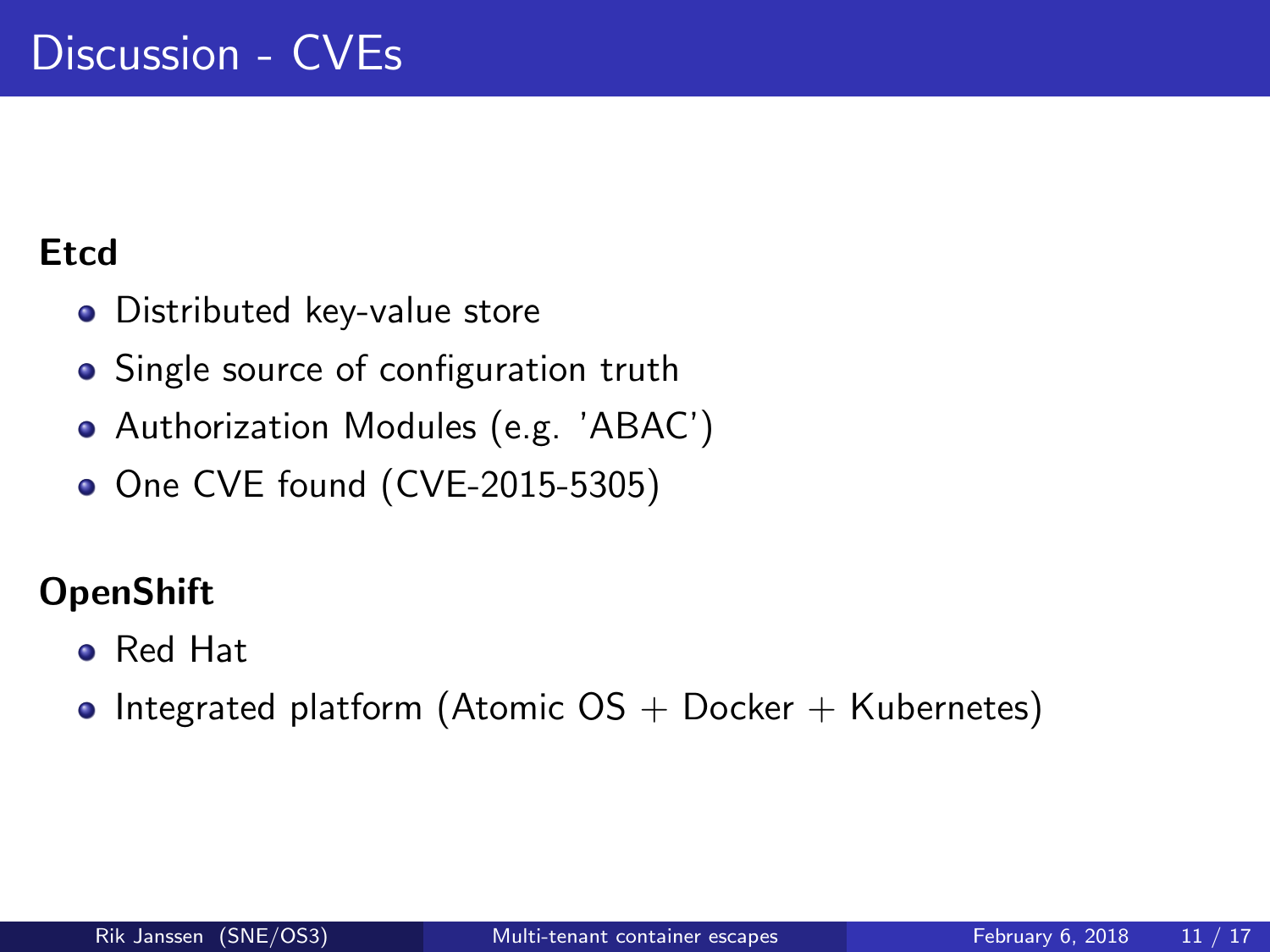Side-channel attack [\[6\]](#page-16-2) utilizing out-of-order execution and CPU cache timings to read all physical memory.

- Hardware-level vulnerability
- Possible from any user space process
- Containers specifically mentioned in regards to information leakage
- Intel covered in paper
- Mitigate using kernel page-table isolation patches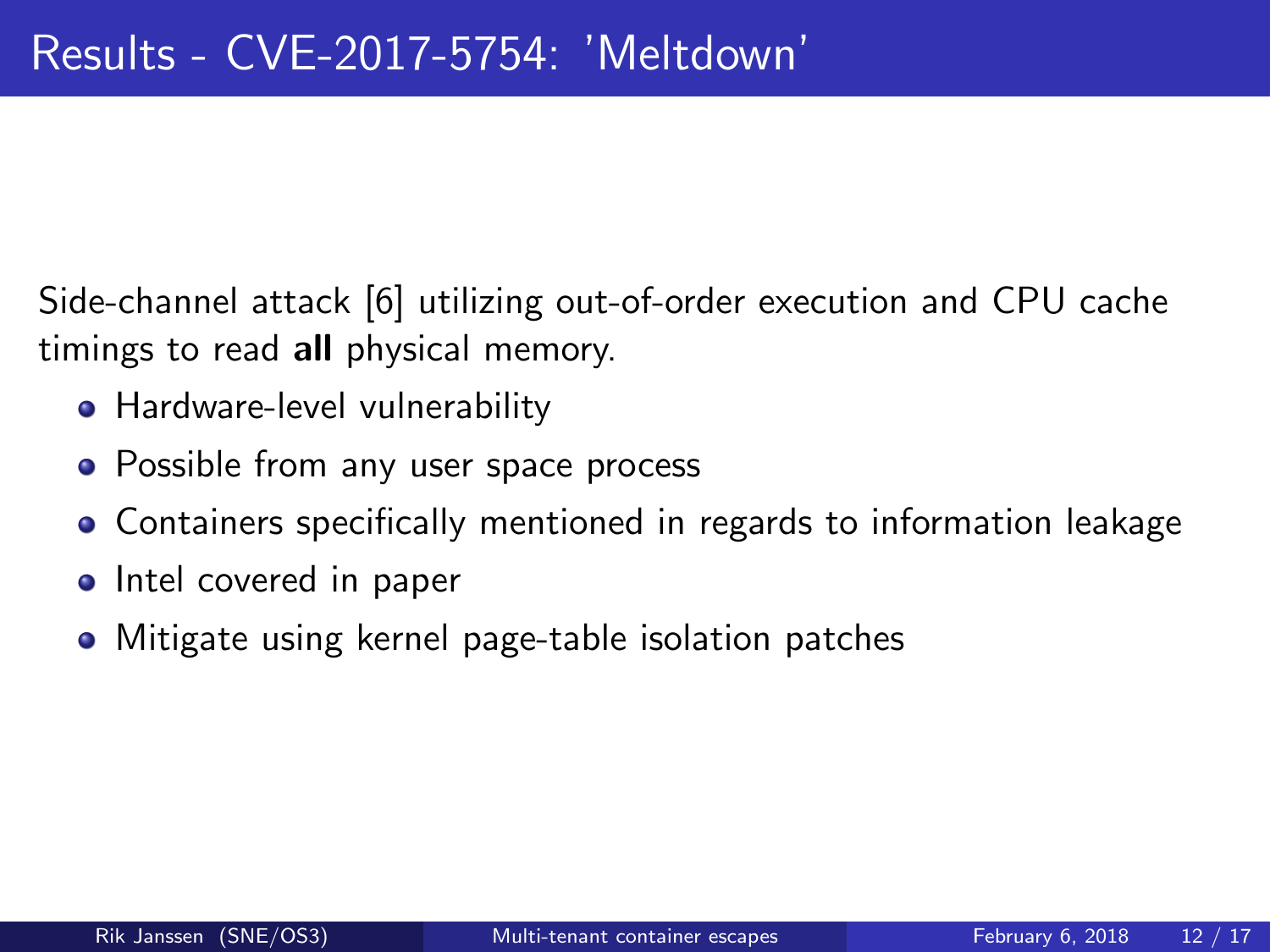#### Research question

How to systematically categorize vulnerabilities relating to multi-tenant environments that make use of operating-system-level virtualization?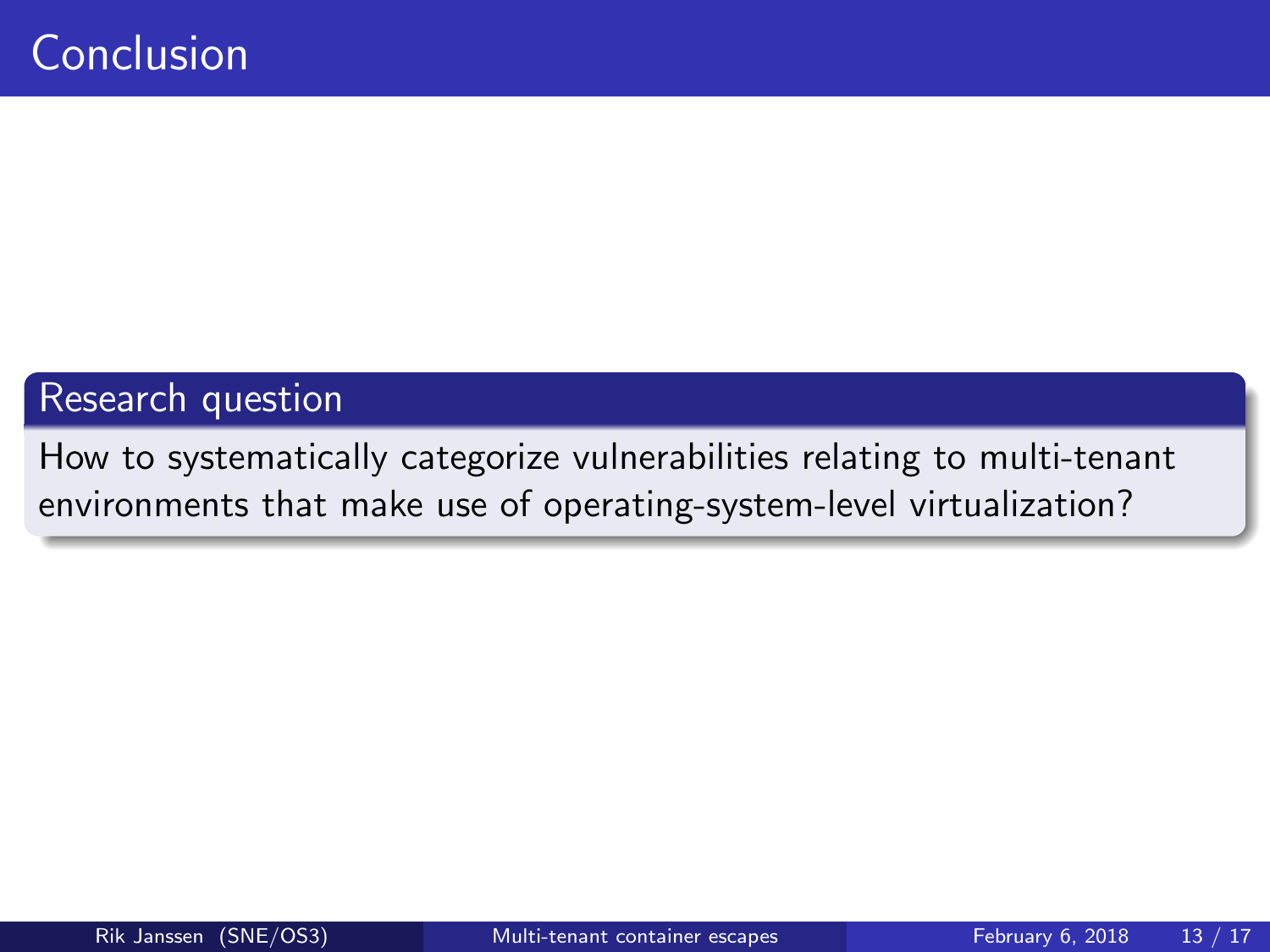### Research question

How to systematically categorize vulnerabilities relating to multi-tenant environments that make use of operating-system-level virtualization?

### Answer (preliminary)

- Application architecture is critical due to tight coupling with the underlying infrastructure.
- Security boundary is moved to the infrastructure (i.e. hardware) level.
- Utilize integrated approach (i.e. don't use upstream).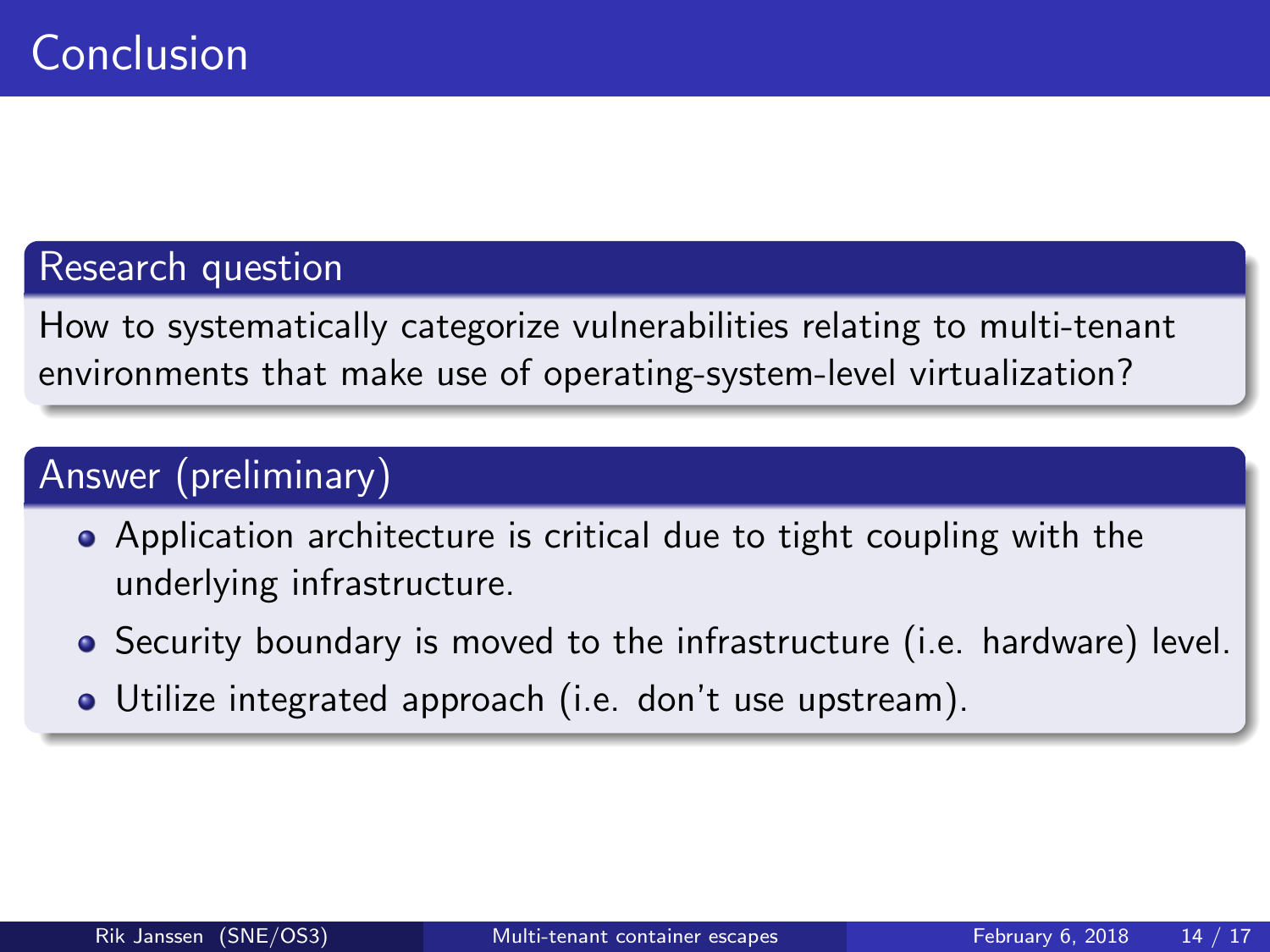- Compliance correlation (e.g. ISO, HIPAA, NEN)
- Other OS-level virtualization platforms (e.g. Windows, \*BSD, Nomad, Mesos, etc.)
- Other virtualization techniques (e.g. full and/or para)
- **Automated workload classification and orchestration**
- $\bullet$  Istio platform (alpha)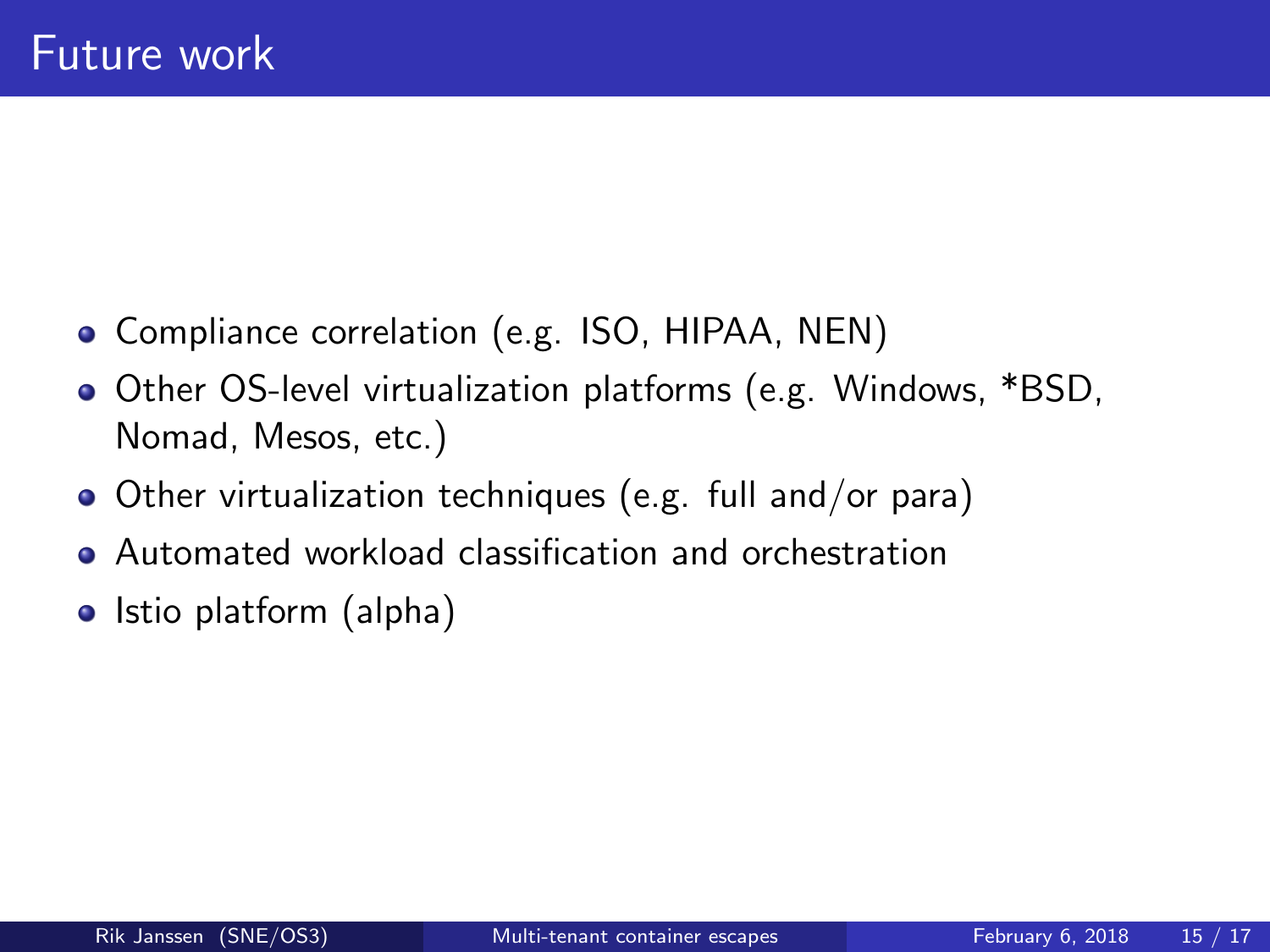### References I

- <span id="page-15-0"></span>[1] E. Reshetova, J. Karhunen, T. Nyman, and N. Asokan, "Security of os-level virtualization technologies," in Nordic Conference on Secure IT Systems, pp. 77–93, Springer, 2014.
- <span id="page-15-1"></span> $[2]$  S. Laurén, M. R. Memarian, M. Conti, and V. Leppänen, "Analysis of security in modern container platforms," in Research Advances in Cloud Computing, pp. 351–369, Springer, 2017.
- <span id="page-15-2"></span>[3] The Linux Foundation, "Cloud Native Computing Foundation (CNCF) Charter," 2017. [Online]. Available: <https://www.cncf.io/about/charter>. [Accessed: Jan. 15, 2018].
- <span id="page-15-3"></span>[4] I. Gunaratne, "A Reference Architecture for Deploying WSO2 Middleware on Kubernetes," Jan. 2017.

[Online]. Available: [https://medium.com/containermind/](https://medium.com/containermind/a-reference-architecture-for-deploying-wso2-middleware-on-kubernetes-d4dee7601e8e) a-reference-architecture-for-deploying-wso2-middleware-on-kubern [Accessed: Jan. 17, 2018].